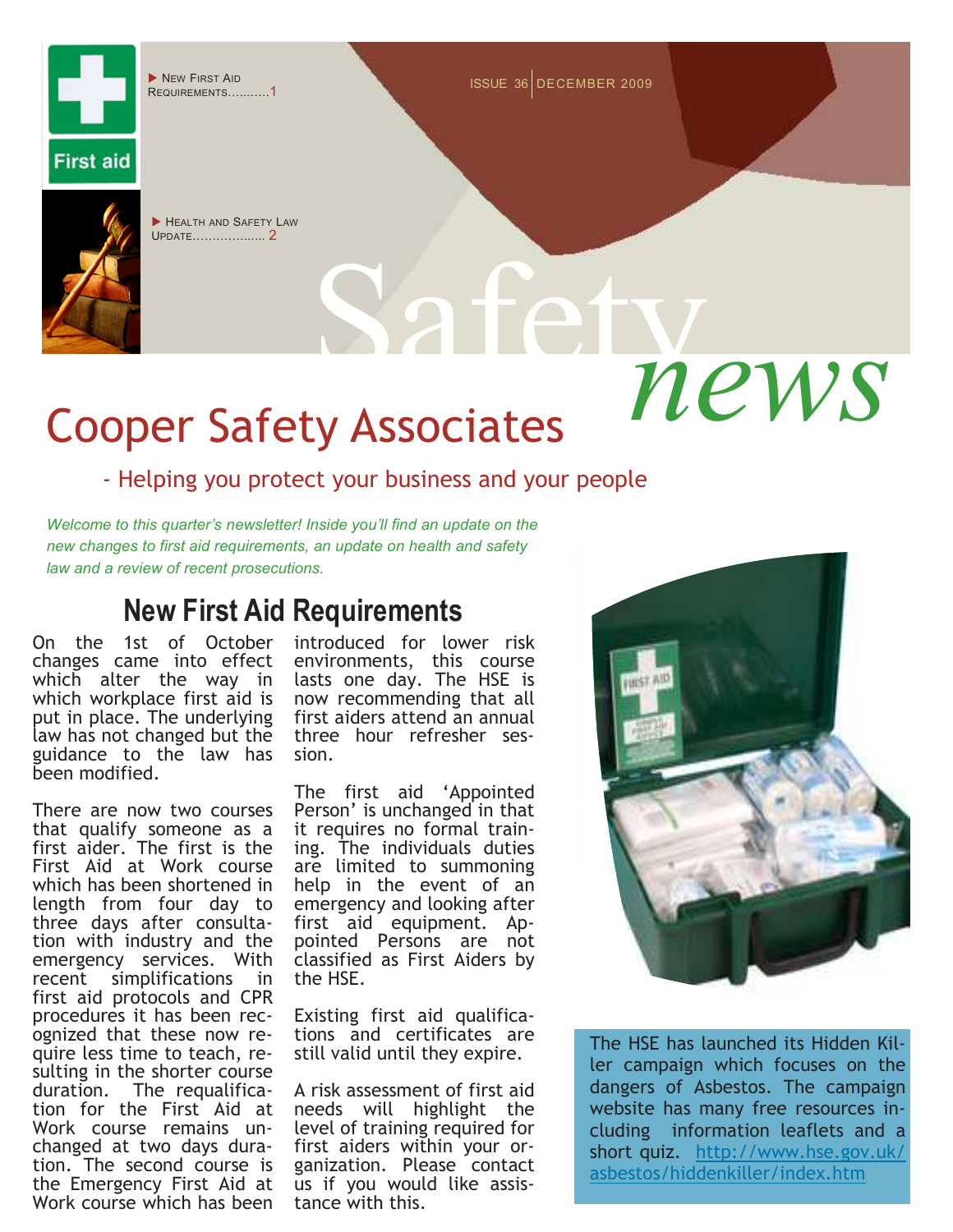# Significant Court Decision on Work Equipment

In a recent court case the definition of what constitutes work equipment was considered by the court of appeal. The details of the case were that in May 2003 'C' was driving a tipper truck. A piece of angle iron used as a makeshift tool trapped his foot on the accelerator. C was injured in

the resulting accident and brought proceedings against his employer under the 1998 Provision and Use of Work Equipment Regulations. He claimed that the employer had not provided a suitable place to keep the makeshift tool despite the employer not having provided it. The court dismissed the case and made the following points:



- The employer must have sufficient control over work equipment to have strict liability and must know that the equipment is in use.
- There can be no strict liability in respect of an item about which an employer does not know.
- An item of equipment used at work but not supplied by the employer will not be 'Work Equipment' unless the employer permits or is deemed to permit its use.

# **Review of Working at Height Regulations**

The House of Lords is to examine the Work at Height Regulations 2005 to assess the impact of the regulations on those affected and how the Government has implemented the legislation. A committee appointed by the house will examine the following issues:

- Is the legislation easy to understand and apply to a specific situation.
- Whether the legislation has achieved its stated objective of fewer accidents
- The cost of implementing the regulations more or less than originally anticipated by the Government.
- Whether there have been any unintended consequences in the way in which the legislation worked.

The regulations which were created in response to a European Directive on work at height were criticised at the time for being contentious as they seemed to indicate that all work at height should be avoided where possible.

## **Patient suicide put health authority in breach of health and safety law**

POWYS Local health Board has been fined £30,000 after a vulnerable patient in its care hanged herself - despite repeated warnings of potential risks at a mental health unit.

Sylvan Money, 26, an artist from Presteigne, was admitted to the Acute Mental Illness (AMI) unit at Bronllys Hospital, near Brecon, in January 2004.

Within the space of a few days Ms Money committed suicide, using a dressing gown cord to hang herself from a curtain rail.

Merthyr Tydfil Crown Court was told that she had made two previous recent attempts on her life.

Powys Local Health Board was fined after admitting liability in failing to resolve issues regarding ligature points in the unit.

The court was told that as far back as 2001, when under the management of the previous NHS Trust, warnings, bulletins, audits and memos had been circulated in respect of the risk of ligature points of the unit, built in 1999 when ordinary curtain tracks were installed.

The court also ordered the local health board to pay over £45,000 in costs.

If you would like assistance in assessing your workplace for ligature risks please contact us.